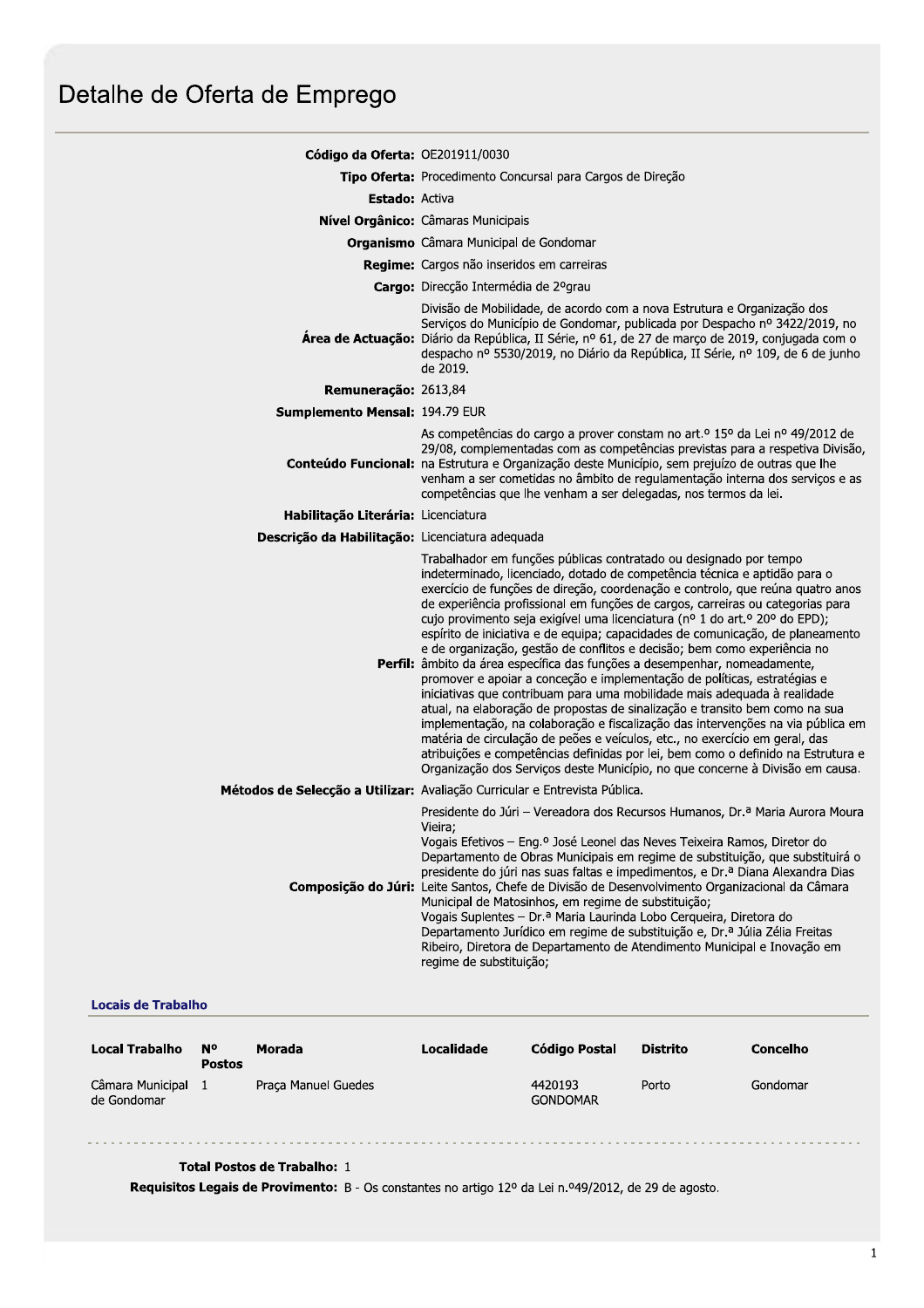Jornal Oficial/Orgão de Comunicação<br>"Social: Diário da República / Jornal "O Público"

#### Apresentação de Candidaturas

Local: Município de Gondomar

Formalização da Candidatura: As candidaturas deverão ser formalizadas, a contar do 1.º dia útil da publicitação na BEP e pelo prazo de 10 dias úteis, mediante requerimento dirigido ao senhor Presidente da Câmara Municipal de Gondomar, e entregue pessoalmente nos servicos do Balcão Único, sito na Praça do Cidadão - Gondomar ou remetido pelo correio registado com aviso de receção, para Câmara Municipal de Gondomar, Praca Manuel Guedes, 4420-193 Gondomar, ou enviado por email para o seguinte endereço de correio eletrónico: recrutamento@cm-gondomar.pt. até ao último dia do prazo de candidaturas referido na BEP, mediante preenchimento de formulário próprio, disponível no site da Câmara Municipal de Gondomar (www.cmgondomar.pt), devendo constar, obrigatoriamente, os seguintes elementos: Identificação completa do candidato ou seja, nome completo, profissão, data de nascimento, nacionalidade, número e data do Bilhete de Identidade/Cartão Cidadão, bem como o seu servico emissor, número de contribuinte, residência completa incluindo o código postal, contacto telefónico e endereço eletrónico, caso exista; habilitações académicas; categoria e relação jurídica de emprego público que detêm; servico e local onde desempenha funções e identificação do procedimento concursal a que se candidata e respetiva publicitação na BEP. Não serão aceites candidaturas cujos formulários não estejam devidamente identificados e assinados. Deverão entregar, anexo ao formulário de candidatura, sob pena da candidatura não ser considerada, os sequintes documentos: a) Curriculum vitae detalhado, datado e assinado, do qual conste, designadamente, a identificação completa, as habilitações literárias e profissionais, com a indicação das funções que exerce, bem como as que exerceu, com indicação dos períodos de duração e atividades relevantes, a formação profissional detida, com indicação das ações de formação finalizadas, entidades que as promoveram, duração e datas de realização, juntando cópias dos respetivos certificados, sob pena de os mesmos não serem considerados, bem como qualquer outro elemento que considere relevante para a apreciação curricular a fazer; b) Fotocópia do certificado das habilitações académicas, onde conste que concluiu a licenciatura e a nota final de licenciatura/mestrado; c) Fotocópia dos certificados de formação profissional frequentada e mencionadas no curriculum vitae; d) Declaração devidamente autenticada e atualizada (reportada ao prazo estabelecido para a apresentação de candidaturas) emitida pelo serviço ou organismo a que o candidato se encontra vinculado, onde conste inequivocamente a natureza do vínculo à Administração Pública, a antiguidade na categoria e/ou carreira e, ainda, o conteúdo funcional, com especificação das tarefas e responsabilidades inerentes ao posto que ocupa e a avaliação de desempenho obtida nos últimos três anos (menções qualitativas e quantitativas). Contacto: 224660500 Data de Publicação 2019-11-05 Data Limite: 2019-11-18

Observações Gerais: AVISO

#### RECRUTAMENTO DE CARGO DE DIREÇÃO INTERMÉDIA DE 2º GRAU CHEFE DE DIVISÃO DE MOBILIDADE

Para efeitos do disposto no n.º 1 do art.º 21º da Lei n.º 2/2004 de 15 de janeiro, alterada e republicada pela Lei nº 64/2011, de 22 de dezembro, na sua atual redação, adaptado à Administração Local pela Lei n.º 49/2012 de 29 de agosto, na sua atual redação, torna-se público que, em conformidade com a proposta apresentada e aprovada em reunião de Assembleia Municipal, no dia dezasseis de setembro de 2019 e por meu despacho datado de onze de outubro de 2019, foi autorizada a abertura do procedimento de recrutamento e seleção, para provimento do cargo de Direção Intermédia de 2º Grau, da Divisão de Mobilidade.

Requisitos Legais: - são os constantes no art.º 12º da Lei nº 49/2012, de 29 de agosto, na sua atual redação, conjugado com o art.º 20º da Lei nº 2/2004, de 15/01, na sua atual redação.

Área de Atuação: Divisão de Mobilidade, de acordo com a nova Estrutura e Organização dos Serviços do Município de Gondomar, publicada por Despacho nº 3422/2019, no Diário da República, II Série, nº 61, de 27 de março de 2019, conjugada com o despacho nº 5530/2019, no Diário da República, II Série, nº 109, de 6 de junho de 2019. Remuneração: 2.613,84€

Suplemento Mensal: 194,79€

Conteúdo Funcional: As competências do cargo a prover constam no art.º 15º da Lei nº 49/2012 de 29/08, complementadas com as competências previstas para a respetiva Divisão, na Estrutura e Organização deste Município, sem prejuízo de outras que lhe venham a ser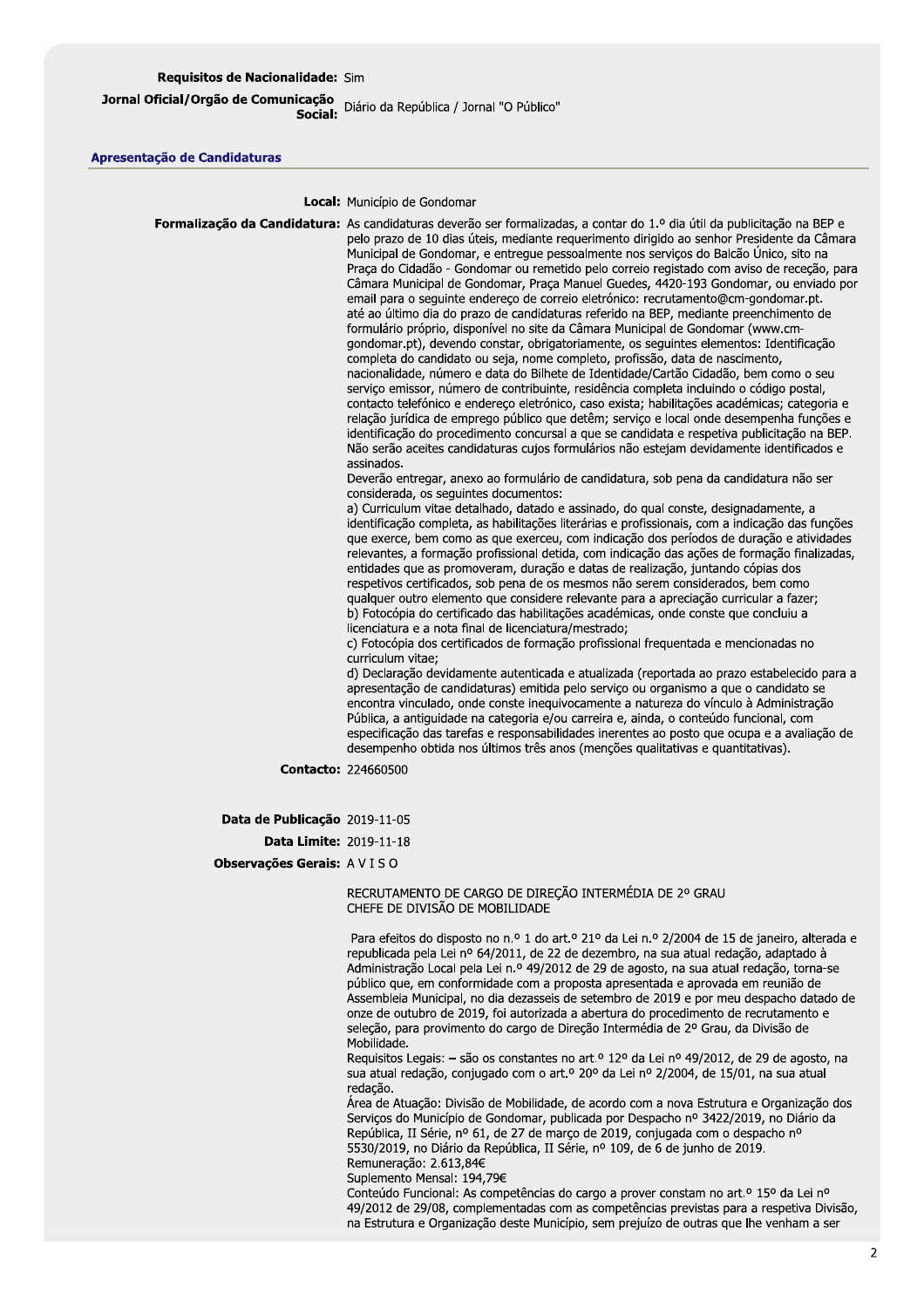cometidas no âmbito de regulamentação interna dos serviços e as competências que lhe venham a ser delegadas, nos termos da lei.

Habilitação Literária: Licenciatura ou grau académico superior.

Descrição da Habilitação: Licenciatura adequada

Perfil Pretendido: Trabalhador em funções públicas contratado ou designado por tempo indeterminado, licenciado, dotado de competência técnica e aptidão para o exercício de funções de direção, coordenação e controlo, que reúna quatro anos de experiência profissional em funções de cargos, carreiras ou categorias para cujo provimento seja exigível uma licenciatura (nº 1 do art.º 20º do EPD); espírito de iniciativa e de equipa; capacidades de comunicação, de planeamento e de organização, gestão de conflitos e decisão; bem como experiência no âmbito da área específica das funções a desempenhar, nomeadamente, promover e apoiar a conceção e implementação de políticas, estratégias e iniciativas que contribuam para uma mobilidade mais adequada à realidade atual, na elaboração de propostas de sinalização e transito bem como na sua implementação, na colaboração e fiscalização das intervenções na via pública em matéria de circulação de peões e veículos, etc., no exercício em geral, das atribuições e competências definidas por lei, bem como o definido na Estrutura e Organização dos Serviços deste Município, no que concerne à Divisão em causa.

Métodos de seleção a utilizar: Avaliação Curricular e Entrevista Pública. Avaliação Curricular: visa avaliar as aptidões profissionais dos candidatos para o exercício do cargo a prover, com base na análise do respetivo curriculum vitae, tendo em conta os seguintes parâmetros: Habilitação Académica, Formação Profissional, Experiência Profissional Pública/Autárquica e Experiência Profissional em cargos dirigentes, bem como experiência profissional no desempenho de funções similares.

Entrevista Profissional: visa avaliar, numa relação interpessoal e de forma objetiva e sistemática, as aptidões profissionais e pessoais dos candidatos, bem como os conhecimentos/experiência das funções a exercer, tendo por base avaliar em termos gerais as qualidades intelectuais, contacto e comunicação, atitude profissional e cultura, cujos fatores de apreciação atenderão à adequação do perfil pessoal dos candidatos ao exercício do cargo a prover. Os fatores a ponderar na entrevista são: Orientação para Resultados (OR), Planeamento e Organização/Liderança e Gestão de Pessoal (POLGP), Conhecimentos Especializados e Experiência (CEE) e Comunicação/Negociação e Persuasão (CNP). Composição do Júri:

Presidente do Júri - Vereadora dos Recursos Humanos, Dr.ª Maria Aurora Moura Vieira; Vogais Efetivos - Eng.º José Leonel das Neves Teixeira Ramos, Diretor do Departamento de Obras Municipais em regime de substituição, que substituirá o presidente do júri nas suas faltas e impedimentos, e Dr.ª Diana Alexandra Dias Leite Santos, Chefe de Divisão de Desenvolvimento Organizacional da Câmara Municipal de Matosinhos, em regime de substituição;

Vogais Suplentes - Dr.ª Maria Laurinda Lobo Cerqueira, Diretora do Departamento Jurídico em regime de substituição e, Dr.ª Júlia Zélia Freitas Ribeiro, Diretora de Departamento de Atendimento Municipal e Inovação em regime de substituição; Local de Trabalho: Município de Gondomar.

Prazo de candidaturas: A data limite para apresentação de candidaturas é de 10 dias úteis a contar da data da publicação deste aviso na Bolsa de Emprego Público.

Formalização de candidaturas: As candidaturas deverão ser formalizadas, a contar do 1.º dia útil da publicitação na BEP e pelo prazo de 10 dias úteis, mediante requerimento dirigido ao senhor Presidente da Câmara Municipal de Gondomar, e entregue pessoalmente nos serviços do Balcão Único, sito na Praça do Cidadão - Gondomar ou remetido pelo correio registado com aviso de receção, para Câmara Municipal de Gondomar, Praça Manuel Guedes, 4420-193 Gondomar, ou enviado por email para o seguinte endereço de correio eletrónico: recrutamento@cm-gondomar.pt.

até ao último dia do prazo de candidaturas referido na BEP, mediante preenchimento de formulário próprio, disponível no site da Câmara Municipal de Gondomar (www.cmgondomar.pt), devendo constar, obrigatoriamente, os seguintes elementos: Identificação completa do candidato ou seja, nome completo, profissão, data de nascimento, nacionalidade, número e data do Bilhete de Identidade/Cartão Cidadão, bem como o seu servico emissor, número de contribuinte, residência completa incluindo o código postal, contacto telefónico e endereço eletrónico, caso exista; habilitações académicas; categoria e relação jurídica de emprego público que detêm; serviço e local onde desempenha funções e identificação do procedimento concursal a que se candidata e respetiva publicitação na BEP. Não serão aceites candidaturas cujos formulários não estejam devidamente identificados e assinados.

Deverão entregar, anexo ao formulário de candidatura, sob pena da candidatura não ser considerada, os seguintes documentos:

a) Curriculum vitae detalhado, datado e assinado, do qual conste, designadamente, a identificação completa, as habilitações literárias e profissionais, com a indicação das funções que exerce, bem como as que exerceu, com indicação dos períodos de duração e atividades relevantes, a formação profissional detida, com indicação das ações de formação finalizadas, entidades que as promoveram, duração e datas de realização, juntando cópias dos respetivos certificados, sob pena de os mesmos não serem considerados, bem como qualquer outro elemento que considere relevante para a apreciação curricular a fazer; b) Fotocópia do certificado das habilitações académicas, onde conste que concluiu a licenciatura e a nota final de licenciatura/mestrado;

c) Fotocópia dos certificados de formação profissional frequentada e mencionadas no curriculum vitae;